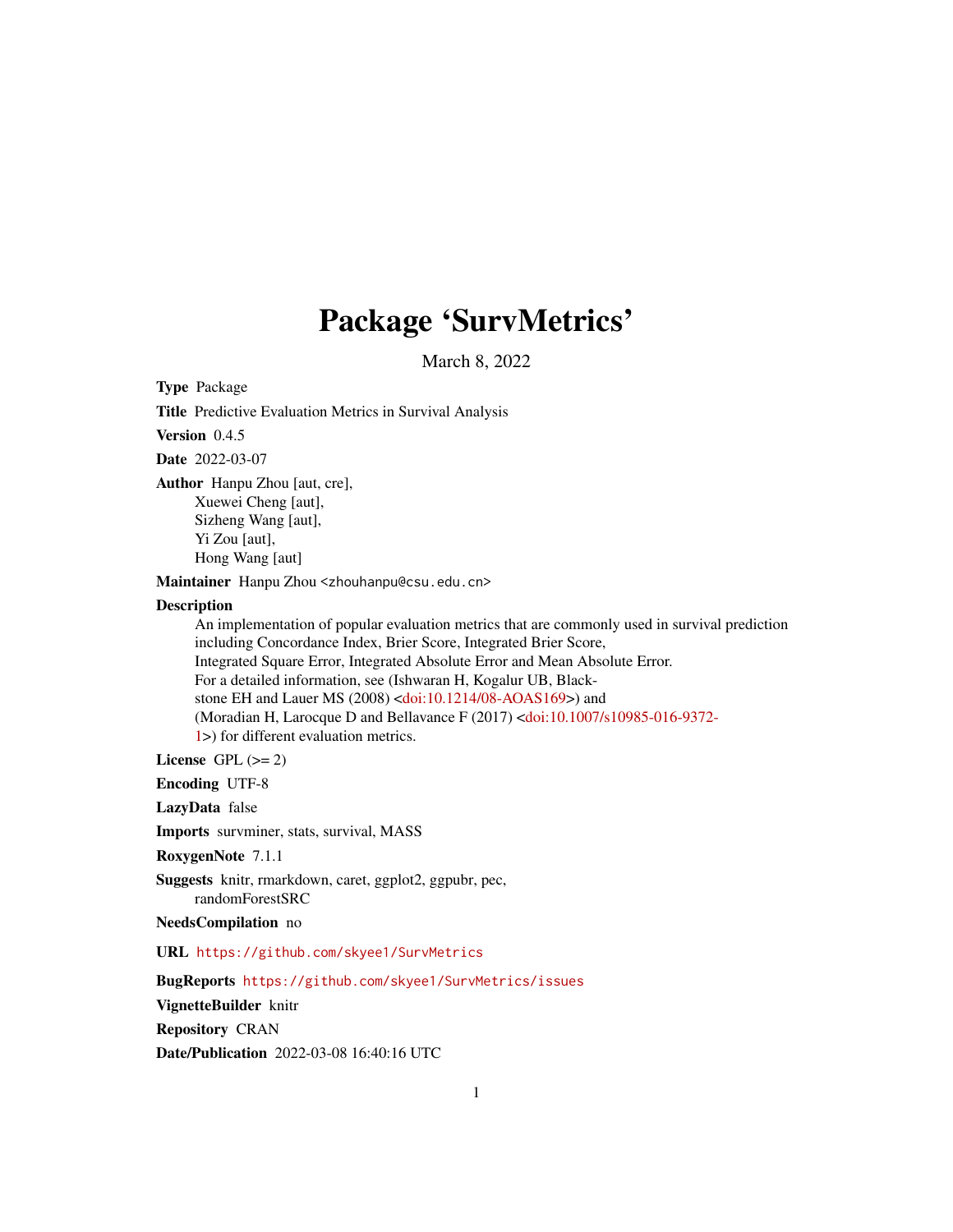### <span id="page-1-0"></span>R topics documented:

| Index |  |  |
|-------|--|--|
|       |  |  |

Brier *Brier*

#### Description

The Brier Score was proposed by Glenn W. Brier in 1950 which is a proper score function that measures the accuracy of probabilistic predictions, usually used to measure the accuracy of a model fit for survival data. Brier can calculate the value of Brier Score at any timepoint, regardless of whether it is the event time.

#### Usage

```
Brier(object, pre_sp, t_star)
```
#### Arguments

| object | object of class Surv in the testing set created by Surv function.                                              |
|--------|----------------------------------------------------------------------------------------------------------------|
| pre_sp | a vector of predicted values of survival probabilities of each observation in test-<br>ing set at time t star. |
| t_star | the time point at which the Brier score you want to calculate.                                                 |

#### Details

The Brier Score is the mean square difference between the true classes and the predicted probabilities. So the Brier Score can be thought of as a cost function. Therefore, the lower the Brier Score is for a set of predictions, the better the predictions are calibrated. The Brier Score takes on a value between zero and one, since this is the square of the largest possible difference between a predicted probability and the actual outcome. As we all know, for the cencoring samples, we do not know the real time of death, so the residual cannot be directly calculated when making the prediction. So the Brier Score is widely used in survival analysis.

The Brier Score is a strictly proper score (Gneiting and Raftery, 2007), which means that it takes its minimal value only when the predicted probabilities match the empirical probabilities.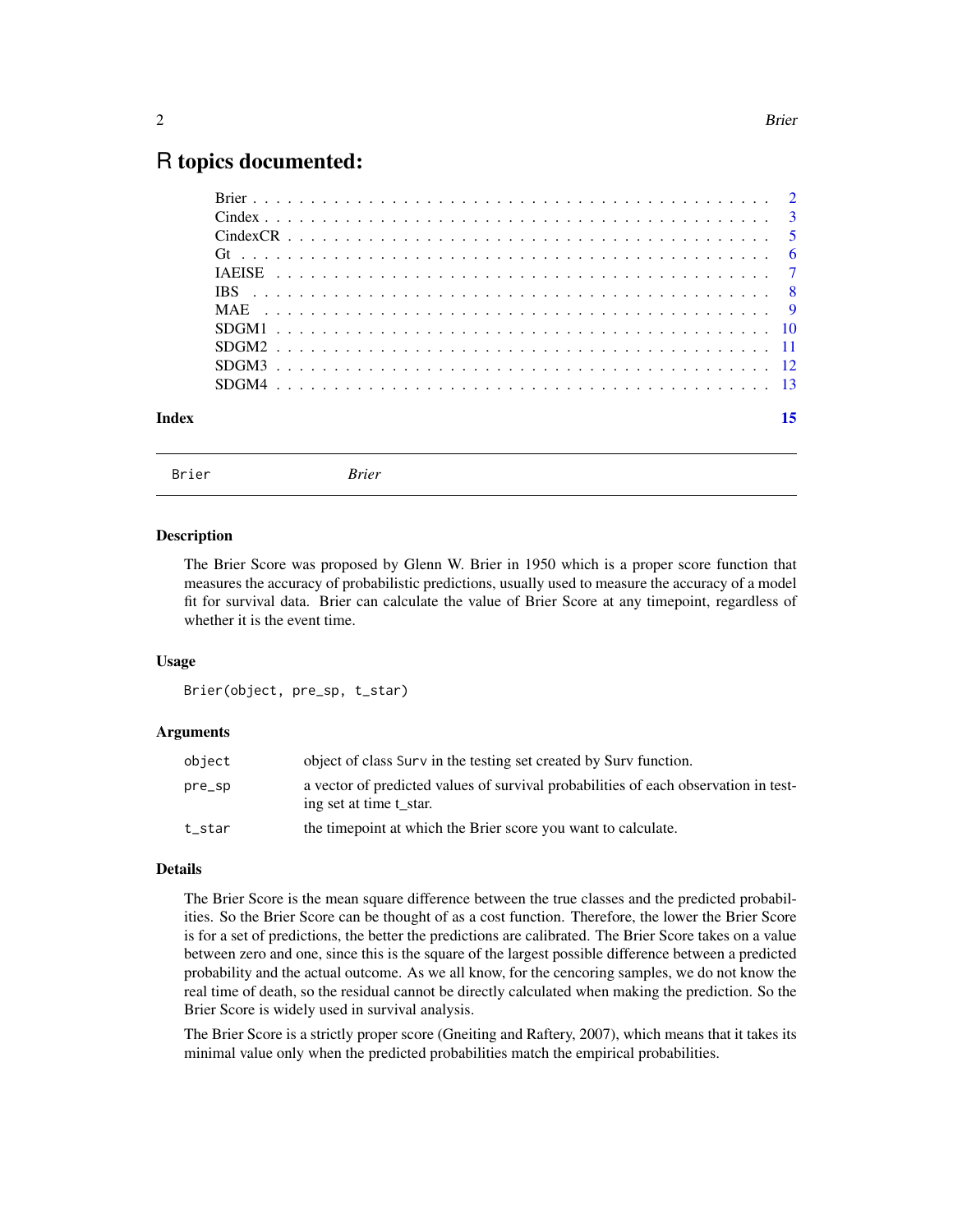#### <span id="page-2-0"></span>Cindex 3

Judging from the sparse empirical evidence, predictions of duration of survival tend to be rather inaccurate. More precision is achieved by using patient-specific survival probabilities and the Brier score as predictions to discriminate future survivors from failures.

#### Value

```
the Brier Score at time t_star
```
#### Author(s)

Hanpu Zhou <zhouhanpu@csu.edu.cn>

#### References

Graf, Erika, Schmoor, Claudia, Sauerbrei, & Willi, et al. (1999). Assessment and comparison of prognostic classification schemes for survival data. Statist. Med., 18(1718), 2529-2545.

Brier, G. W. (1950). Verification of forecasts expressed in terms of probability. Monthly Weather Review, 78.

Gneiting, T. , & Raftery, A. E. . (2007). Strictly Proper Scoring Rules, Prediction, and Estimation.

#### Examples

```
library(survival)
time = resp(50)status = sample(c(0,1),50,replace = TRUE)pre_sp = runif(50)t<sub>est</sub> = runif(1)Brier(Surv(time,status),pre_sp,t_star)
```
Cindex *Concordance index for right censored survival time data*

#### Description

Concordance index is a rank correlation measures between a variable X and a possibly censored variable Y, with event/censoring indicator. In survival analysis, a pair of patients is called concordant if the risk of the event predicted by a model is lower for the patient who experiences the event at a later timepoint. The concordance probability (C-index) is the frequency of concordant pairs among all pairs of subjects. It can be used to measure and compare the discriminative power of a risk prediction models.

#### Usage

Cindex(object, predicted)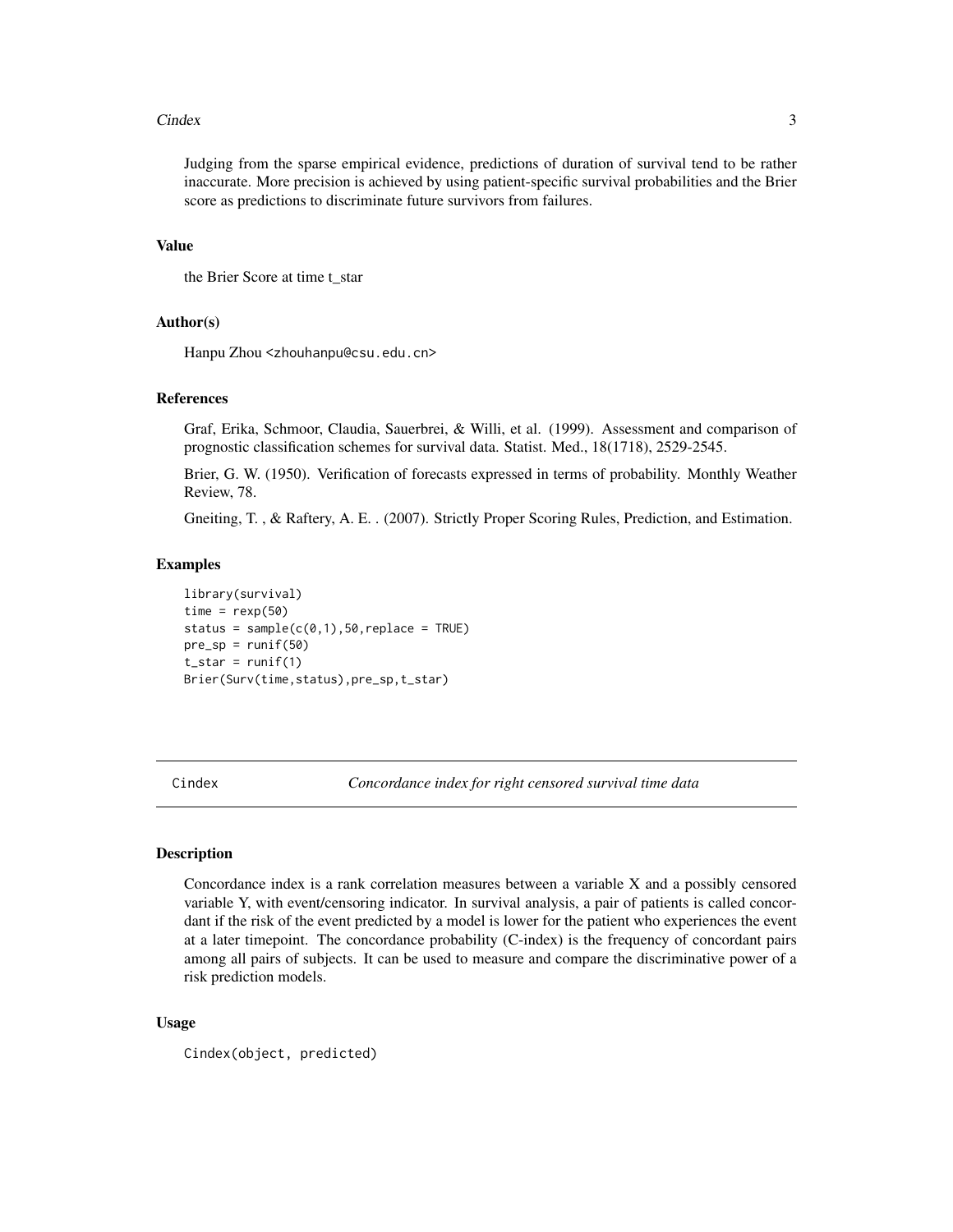#### **Arguments**

| object    | object of class Surv created by Surv function.                                  |
|-----------|---------------------------------------------------------------------------------|
| predicted | a vector containing the predicted survival time or probability of each observa- |
|           | tion.                                                                           |

#### **Details**

Pairs with identical observed times, where one is uncensored and one is censored, are always considered usuable (independent of the value of tiedOutcomeIn), as it can be assumed that the event occurs at a later timepoint for the censored observation.

For uncensored response the result equals the one obtained with the functions rcorr.cens and rcorrcens from the Hmisc package (see examples).

#### Value

Estimates of the C-index.

#### Author(s)

Hanpu Zhou <zhouhanpu@csu.edu.cn>

#### References

Ishwaran, H. , Kogalur, U. B. , Blackstone, E. H. , & Lauer, M. S. . (2008). Random survival forests. Journal of Thoracic Oncology Official Publication of the International Association for the Study of Lung Cancer, 2(12), 841-860.

Kang, L. , Chen, W. , Petrick, N. A. , & Gallas, B. D. . (2015). Comparing two correlated c indices with right-censored survival outcome: a one-shot nonparametric approach. Statistics in Medicine, 34(4).

TA Gerds, MW Kattan, M Schumacher, and C Yu. Estimating a time-dependent concordance index for survival prediction models with covariate dependent censoring. Statistics in Medicine, Ahead of print: to appear, 2013. DOI =  $10.1002/\text{sim}.5681$ 

Wolbers, M and Koller, MT and Witteman, JCM and Gerds, TA (2013) Concordance for prognostic models with competing risks Research report 13/3. Department of Biostatistics, University of Copenhagen

Andersen, PK (2012) A note on the decomposition of number of life years lost according to causes of death Research report 12/2. Department of Biostatistics, University of Copenhagen

Paul Blanche, Michael W Kattan, and Thomas A Gerds. The c-index is not proper for the evaluation of-year predicted risks. Biostatistics, 20(2): 347–357, 2018.

#### Examples

```
library(survival)
time = c(1,1,2,2,2,2,2,2)status = c(0,1,1,0,1,1,0,1)predicted = c(2, 3, 3, 3, 4, 2, 4, 3)Cindex(Surv(time,status),predicted)
```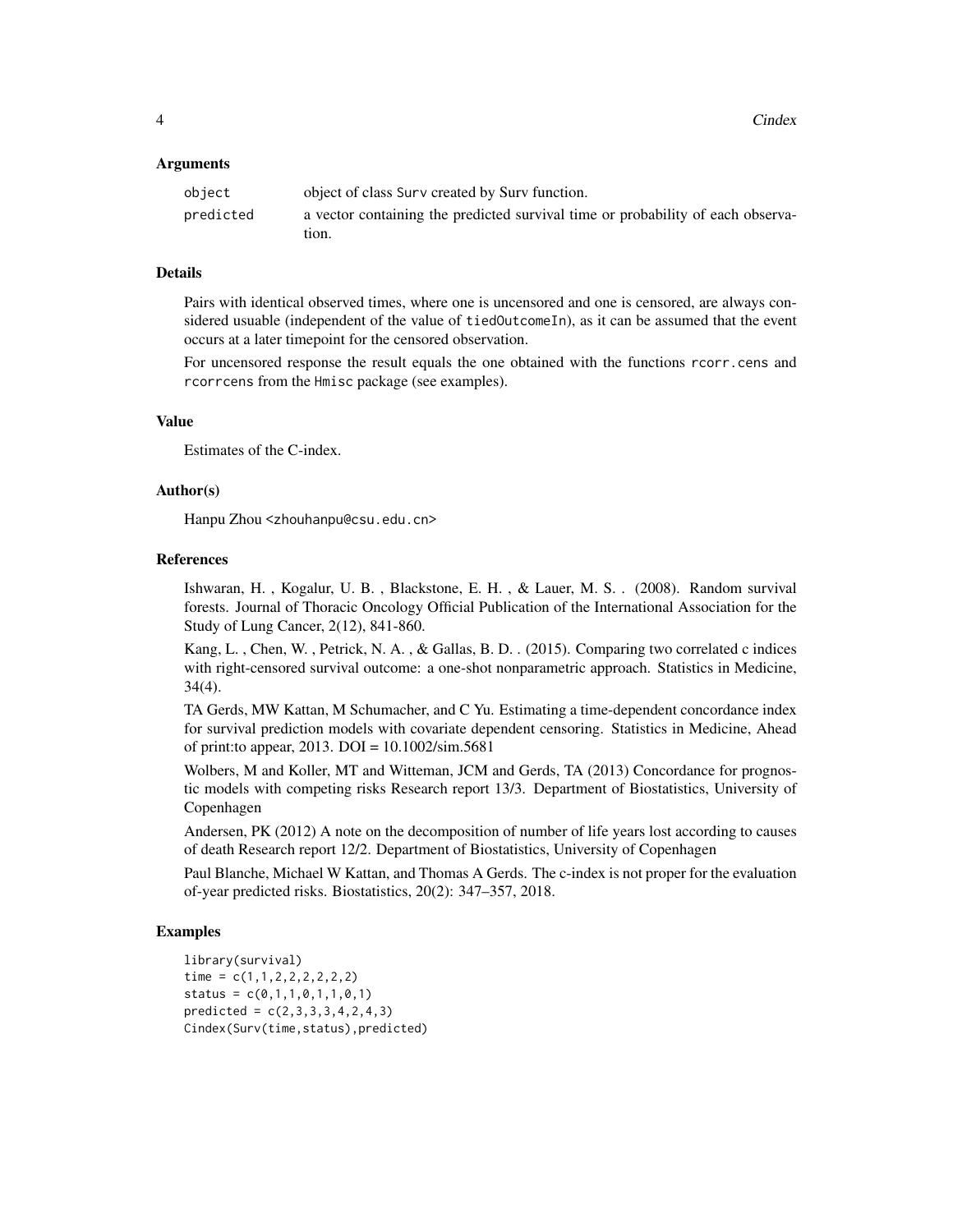#### <span id="page-4-0"></span>Description

The C-index (Concordance index) of the prognostic model in the presence of competing risks according to Marcel, W et al.(2014).

#### Usage

CindexCR(time, status, predicted, Cause\_int = 1)

#### Arguments

| time      | minimum value of deletion time and survival time.                                                                                             |
|-----------|-----------------------------------------------------------------------------------------------------------------------------------------------|
| status    | the status indicator, for models with competing risks, the status indicator is<br>0=censored, 1=event at time, $2$ = competing risks at time. |
| predicted | a vector of predicted values or the survival time of survival probabilities of each<br>observation.                                           |
| Cause_int | event type of interest, the default value is 1.                                                                                               |

#### Value

Estimates of the C-index in the presence of competing risks.

#### Author(s)

HanPu Zhou <zhouhanpu@csu.edu.cn>

#### References

Marcel, W. , Paul, B. , Koller, M. T. , Witteman, J. , & Gerds, T. A. . (2014).Concordance for prognostic models with competing risks. Biostatistics(3), 526.

Ishwaran, H. , Kogalur, U. B. , Blackstone, E. H. , & Lauer, M. S. . (2008). Random survival forests. Journal of Thoracic Oncology Official Publication of the International Association for the Study of Lung Cancer, 2(12), 841-860.

#### Examples

```
time = c(4, 7, 5, 8)status = rep(1, 4)predicted = c(3, 5, 7, 10)
Cause_int = 1CindexCR(time, status, predicted, Cause_int)
```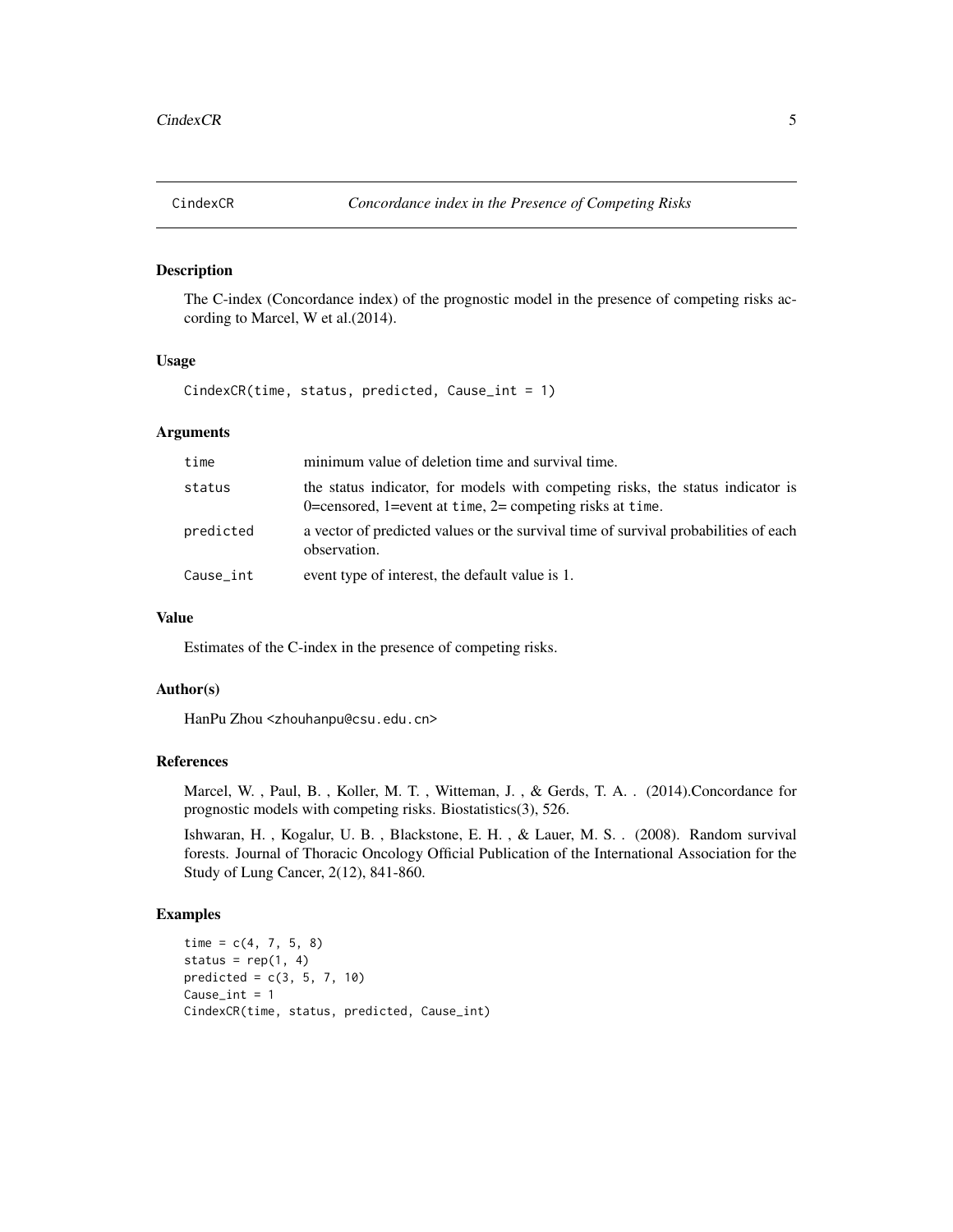<span id="page-5-0"></span>

Gt *Gt*

#### Description

 $G(t)=P(C>t)$  denote the Kaplan-Meier estimate of the censoring distribution which is used to adjust for censoring. Gt is used to calculate G(t) at any timepoint you want.

#### Usage

Gt(object, timepoint)

#### Arguments

| object    | object of class Surv created by Surv function.                                |
|-----------|-------------------------------------------------------------------------------|
| timepoint | any point in time you want to get the Kaplan–Meier estimate of the censoring. |

#### Value

The Kaplan–Meier estimate of the censoring in (0,1).

#### Author(s)

Hanpu Zhou <zhouhanpu@csu.edu.cn>

#### References

Graf, Erika, Schmoor, Claudia, Sauerbrei, & Willi, et al. (1999). Assessment and comparison of prognostic classification schemes for survival data. Statist. Med., 18(1718), 2529-2545.

Kaplan, E. L. , & Meier, P. . (1958). Nonparametric estimation from incomplete observations. Journal of the American Statistical Association, 53, 457-481.

#### Examples

```
library(survival)
time = resp(50)status = sample(c(0,1),50,replace = TRUE)pre_sp = runif(50)timepoint = runif(1)Gt(Surv(time,status),timepoint)
```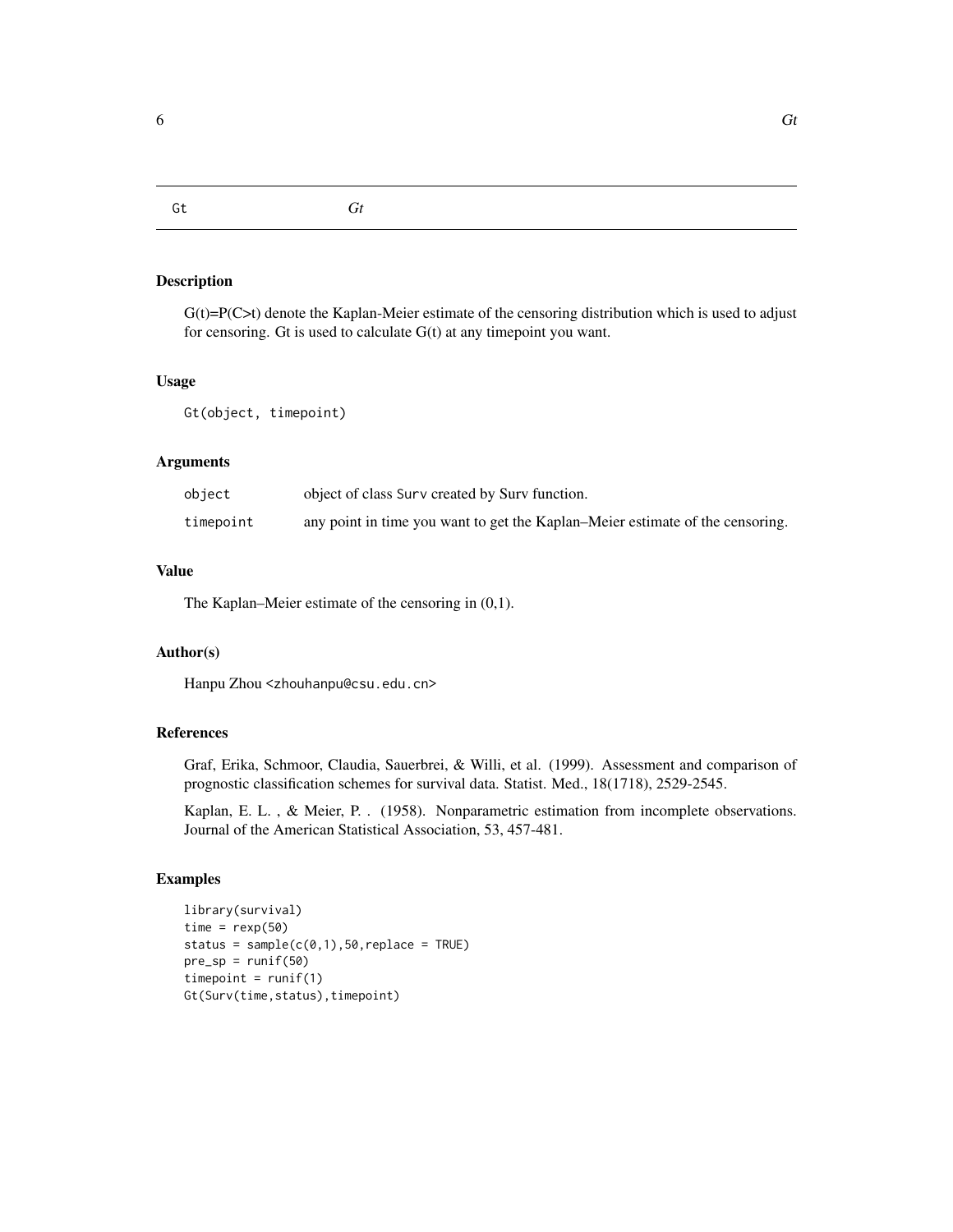<span id="page-6-0"></span>IAEISE *IAEISE*

#### **Description**

Two ways of the continuous-time approach to continuous-time identification based on least-squares and least-absolute errors are proposed. Integrate Absolute Error and Integrate Square Error.To evaluate the performance of survival models methods Lower values of IAE or ISE indicate better performances.

#### Usage

```
IAEISE(object, sp_matrix, IRange = range(object[, 1]))
```
#### Arguments

| object    | object of class Surv on the testing set created by Surv function.                                                                                       |
|-----------|---------------------------------------------------------------------------------------------------------------------------------------------------------|
| sp_matrix | a matrix of predicted values of survival probabilities for the testing set.                                                                             |
| IRange    | a vector contains all discrete time points corresponding to the predicted proba-<br>bility in sp_matrix. Or the scale you want to get the IAE and ISE;. |

#### Value

Estimates of the IAE and ISE

#### Author(s)

Hanpu Zhou <zhouhanpu@csu.edu.cn>

#### References

Marron, J. S. , & Wand, M. P. . (1992). Exact mean integrated squared error. Annals of Statistics, 20(2), 712-736. HooraMoradian, DenisLarocque, & FranoisBellavance. (2017). \(l\_1\) splitting rules in survival forests. Lifetime Data Analysis, 23(4), 671–691. Kowalczuk, & Z. (1998). Integrated squared error and integrated absolute error in recursive identification of continuous-time plants. Control 98 Ukacc International Conference on (Vol.1998, pp.693-698). IET. #' @examples

library(survival) library(SurvMetrics) set.seed(123)  $N = 100$  mydata = SDGM4(N, p = 20, c\_step = -0.5) index.train = sample(1:N,2/3\*N) data.train = mydata[index.train,] data.test = mydata[-index.train,]

time\_interest = sort(data.train\$time[data.train\$status == 1]) sp\_matrix = matrix(sort(runif(nrow(data.test)\*length(time\_interest) decreasing = TRUE), nrow = nrow(data.test)) object = Surv(data.test\$time,data.test\$status)

#a vector for all the distinct time IAEISE(object, sp\_matrix, time\_interest) #a range IAEISE(object, sp\_matrix, c(12,350))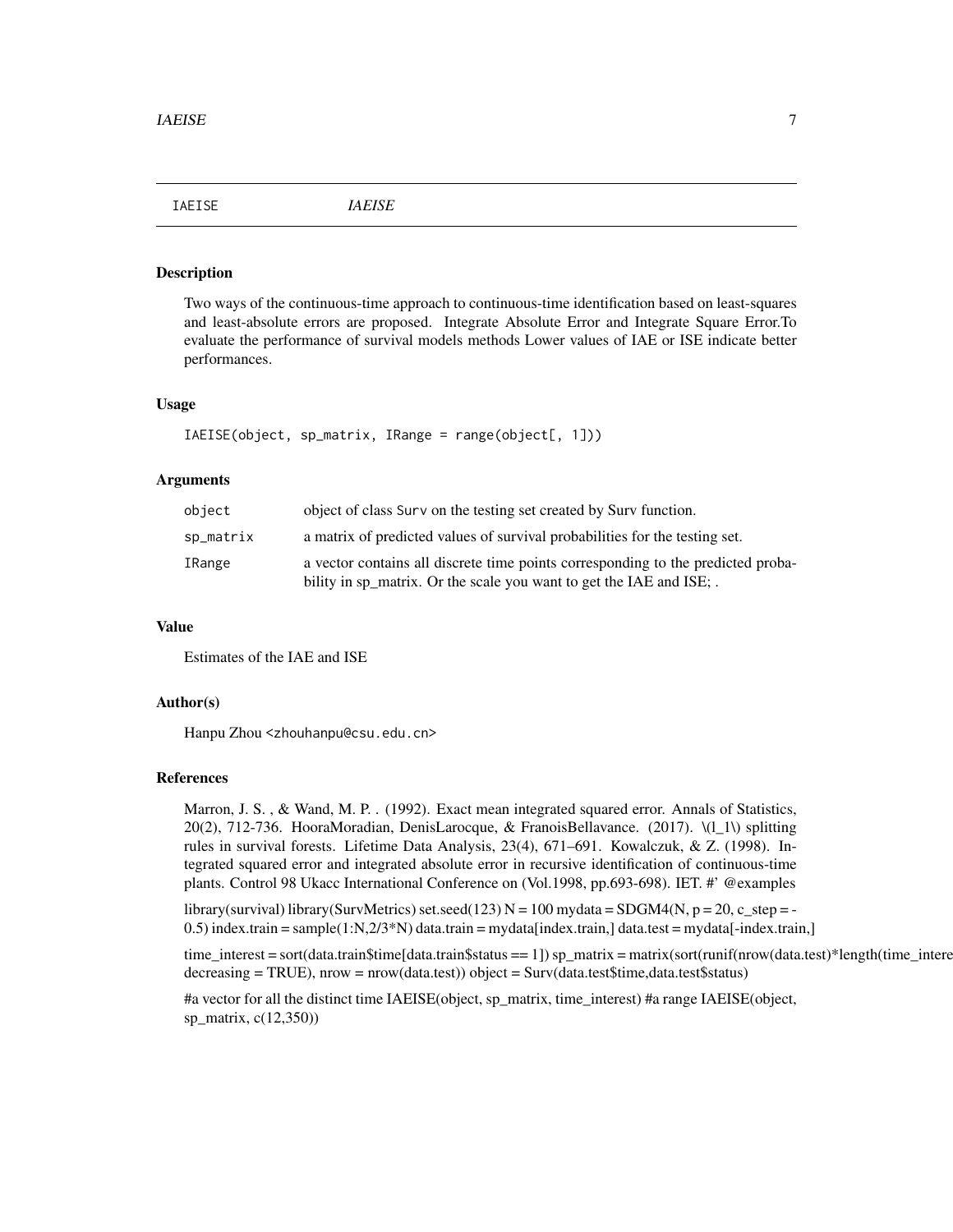<span id="page-7-0"></span>8 BS and the set of the set of the set of the set of the set of the set of the set of the set of the set of the set of the set of the set of the set of the set of the set of the set of the set of the set of the set of the

IBS *IBS*

#### Description

IBS is an integrated version of the Brier which is used to calculate the integration of the Brier Score. The Brier Score is the mean square difference between the true classes and the predicted probabilities. Basically, the IBS is an integrated weighted squared distance between the estimated survival function and the empirical survival function. The inverse probability censoring weighting(IPCW) is used to adjust for censoring.

#### Usage

IBS(object, sp\_matrix, IBSrange = range(object[, 1]))

#### Arguments

| object    | object of class Surv in the testing set created by Surv function.                                                                                                                                                                        |
|-----------|------------------------------------------------------------------------------------------------------------------------------------------------------------------------------------------------------------------------------------------|
| sp_matrix | a matrix or data frame of predicted values of survival probabilities for the testing<br>set.                                                                                                                                             |
| IBSrange  | a vector contains all discrete time points corresponding to the predicted proba-<br>bility in sp_matrix. Or the scale you want to get the IBS; and if it is a single<br>point the return value will be the Brier Score at the timepoint. |

#### Details

The percentage of censored observations increases in time, and this will surely affect the dispersion of the empirical Brier Score. The question of how censoring in finite samples acts on the distribution of our measures of inaccuracy is an interesting subject. Our recommendation is to choose t\* in a way that censoring is not too heavy (for example, the median follow-up time). We also prefer measures with integrated loss functions since they will reflect inaccuracy over an interval rather than just at one point in time. In addition, the corresponding empirical measures are likely to have lower dispersion, because censored observations contribute their estimated event-free probabilities to the integrand until the censoring occurs.

#### Value

The integration of brierscore

#### Author(s)

Hanpu Zhou <zhouhanpu@csu.edu.cn>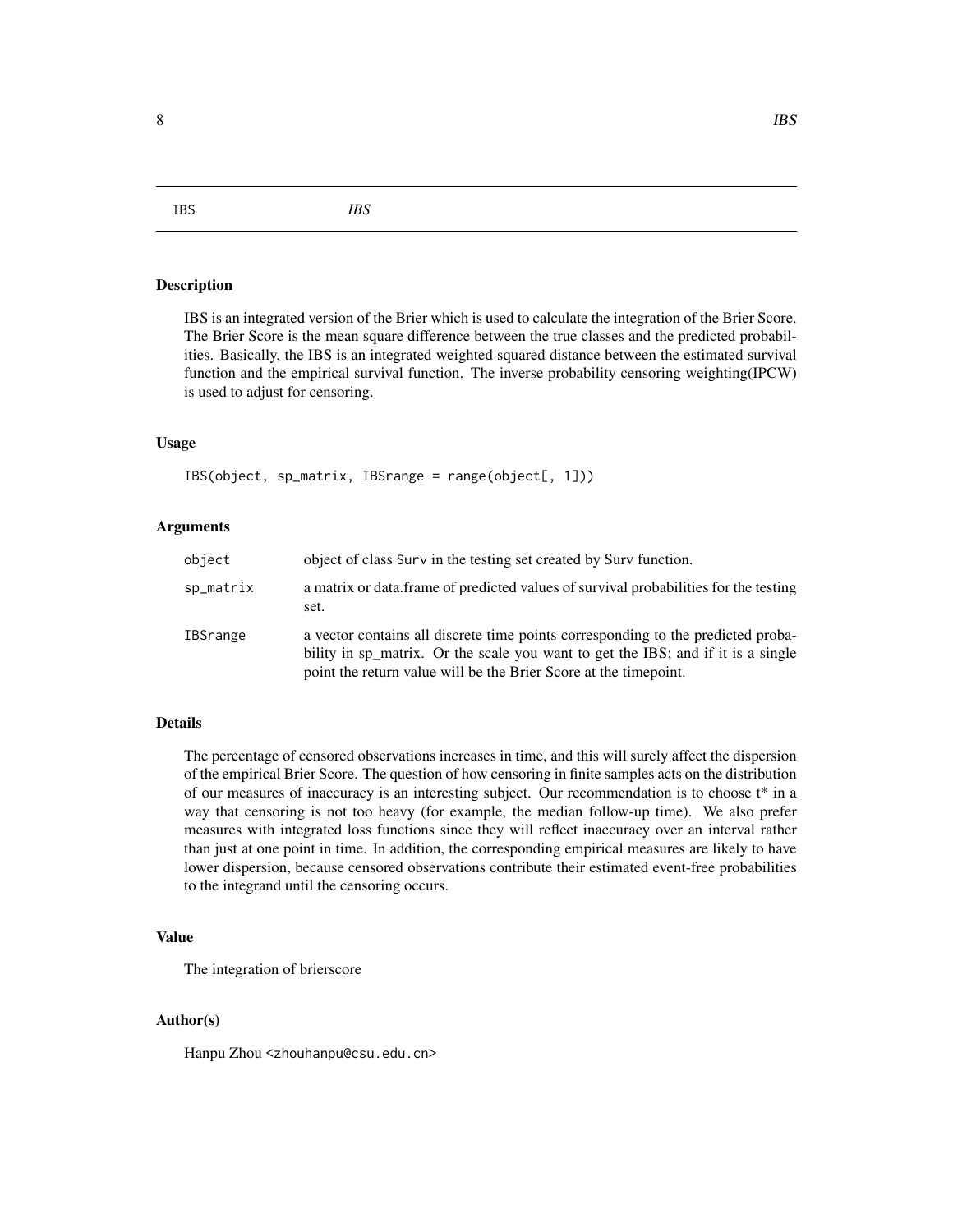#### <span id="page-8-0"></span> $MAE$  9

#### References

HooraMoradian, DenisLarocque, & FranoisBellavance. (2017).  $\lvert (1\text{-}1)\rvert$  splitting rules in survival forests. Lifetime Data Analysis, 23(4), 671–691.

Graf, Erika, Schmoor, Claudia, Sauerbrei, & Willi, et al. (1999). Assessment and comparison of prognostic classification schemes for survival data. Statist. Med., 18(1718), 2529-2545.

Brier, G. W. . (1950). Verification of forecasts expressed in terms of probability. Monthly Weather Review, 78.

Gneiting, T. , & Raftery, A. E. . (2007). Strictly Proper Scoring Rules, Prediction, and Estimation.

#### Examples

```
library(survival)
library(SurvMetrics)
set.seed(123)
N = 100mydata = SDGM4(N, p = 20, c\_step = -0.5)index.train = sample(1:N, 2/3*N)data.train = mydata[index.train, ]data.test = mydata[-index.train,]
time_interest = sort(data.train$time[data.train$status == 1])
sp_matrix = matrix(sort(runif(nrow(data.test)*length(time_interest)),
  decreasing = TRUE), nrow = nrow(data.test))
object = Surv(data.test$time, data.test$status)
#the default time points
IBS(object, sp_matrix, time_interest)
#a time range
IBS(object, sp_matrix, c(18:100))
```
MAE *Mean Absolute Error*

#### Description

A somewhat naive criterion that is sometimes used consists of simply omitting all censored cases from the data set. For survival analysis problems, the mean absolute error (MAE) can be defined as an average of the differences between the predicted time values and the actual observation time values. Only the samples for which the event occurs are being considered in this metric.

#### Usage

MAE(object, pre\_time)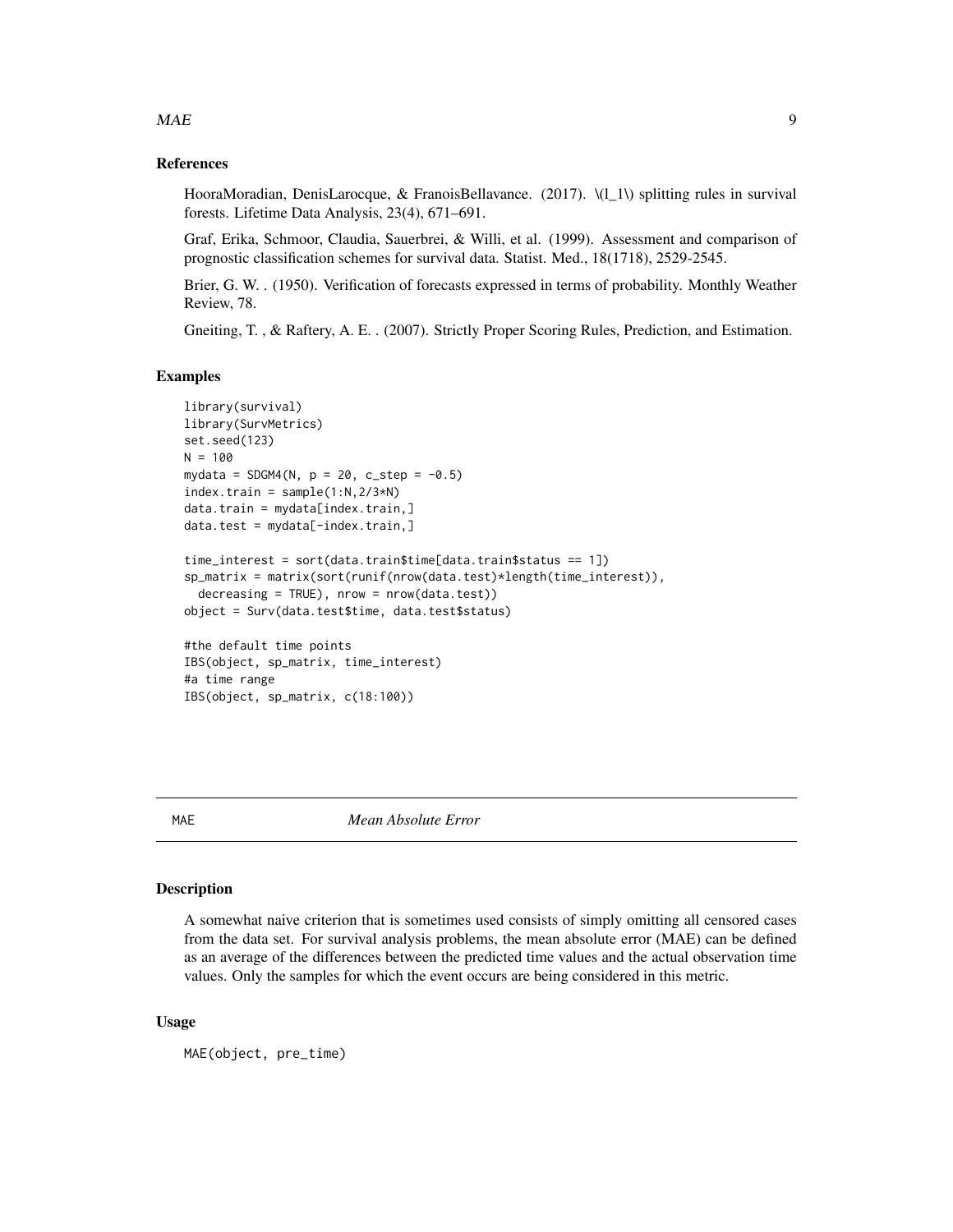#### <span id="page-9-0"></span>Arguments

| object   | object of class Surv created by Surv function.                     |
|----------|--------------------------------------------------------------------|
| pre_time | a vector of predicted values of survival time of each observation. |

#### Details

Condition: MAE can only be used for the evaluation of survival models which can provide the event time as the predicted target value.

#### Value

the value of Mean Absolute Error

#### Author(s)

Hanpu Zhou <zhouhanpu@csu.edu.cn>

#### References

Matsuo, K. , Purushotham, S. , Jiang, B. , Mandelbaum, R. S. , Takiuchi, T. , & Liu, Y. , et al. (2018). Survival outcome prediction in cervical cancer: cox models vs deep-learning model. American Journal of Obstetrics & Gynecology. Coyle, E. J. , & Lin, J. H. . (1988). Stack filters and the mean absolute error criterion. IEEE Trans Acoustics Speech Signal Processing, 36(8), 1244-1254.

#### Examples

```
library(survival)
time = resp(50)status = sample(c(0,1),50,replace = TRUE)pre_time = resp(50)MAE(Surv(time,status),pre_time)
```
SDGM1 *SDGM1*

#### Description

Survival data generation method. An example of the proportional hazards model where in the Cox model is expected to perform best.

#### Usage

SDGM1(N = 200, p = 15, c\_mean =  $0.4$ )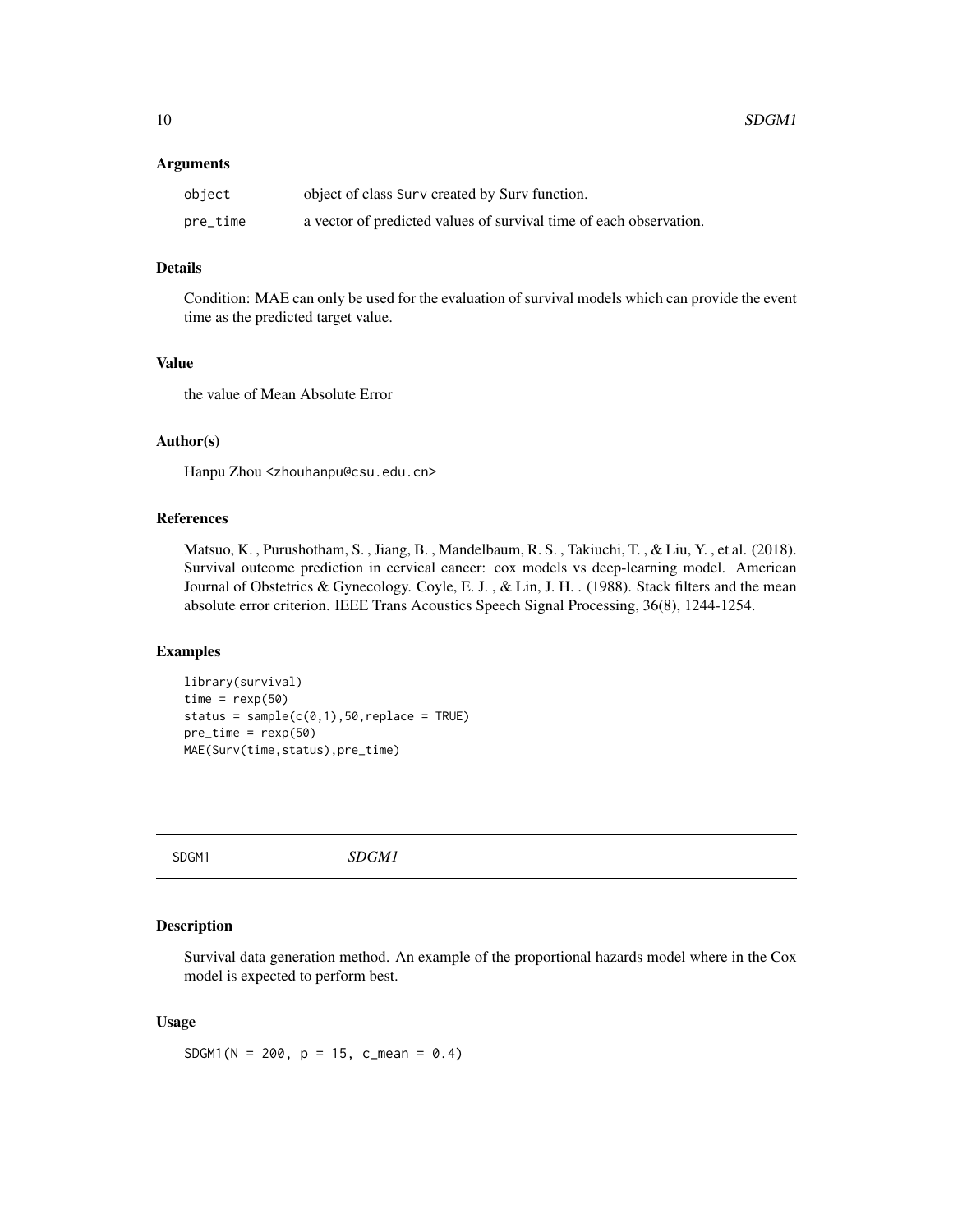#### <span id="page-10-0"></span> $SDGM2$  11

#### **Arguments**

| N      | The sample size of the simulated dataset.                  |
|--------|------------------------------------------------------------|
| p      | The covariate dimension of the simulated dataset.          |
| c mean | The parameter which is used to control the censoring rate. |

#### Value

the simulated dataset

#### Author(s)

Hanpu Zhou <zhouhanpu@csu.edu.cn>

#### References

Steingrimsson, J. A. , Diao, L. , & Strawderman, R. L. . (2019). Censoring unbiased regression trees and ensembles. Journal of the American Statistical Association, 114.

Zhu, R. , & Kosorok, M. R. . (2012). Recursively imputed survival trees. Journal of the American Statistical Association, 107(497), 331-340.

Ishwaran, H. , Kogalur, U. B. , Gorodeski, E. Z. , Minn, A. J. , & Lauer, M. S. . (2010). Highdimensional variable selection for survival data. Journal of the American Statistical Association, 105(489), 205-217.

#### Examples

SDGM1(N=200, p = 15, c\_mean = 0.4)

SDGM2 *SDGM2*

#### Description

Survival data generation method. The dataset represents mild violations of the proportional hazards assumption.

#### Usage

 $SDGM2(N = 200, p = 15, u_max = 4)$ 

#### Arguments

|       | The sample size of the simulated dataset.                  |
|-------|------------------------------------------------------------|
| D     | The covariate dimension of the simulated dataset.          |
| u_max | The parameter which is used to control the censoring rate. |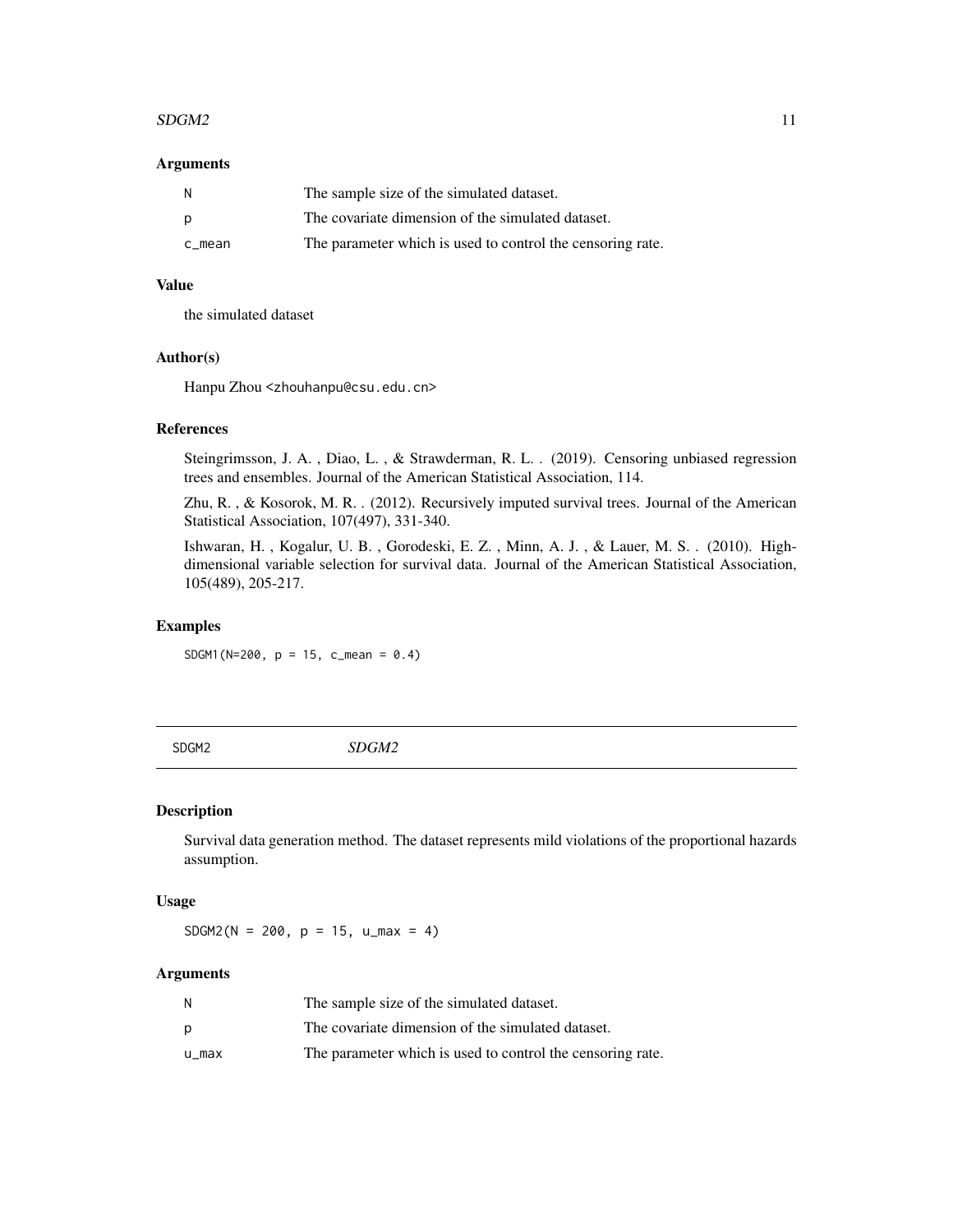#### <span id="page-11-0"></span>Value

the simulated dataset

#### Author(s)

Hanpu Zhou <zhouhanpu@csu.edu.cn>

#### References

Steingrimsson, J. A. , Diao, L. , & Strawderman, R. L. . (2019). Censoring unbiased regression trees and ensembles. Journal of the American Statistical Association, 114.

Zhu, R. , & Kosorok, M. R. . (2012). Recursively imputed survival trees. Journal of the American Statistical Association, 107(497), 331-340.

Ishwaran, H. , Kogalur, U. B. , Gorodeski, E. Z. , Minn, A. J. , & Lauer, M. S. . (2010). Highdimensional variable selection for survival data. Journal of the American Statistical Association, 105(489), 205-217.

#### Examples

 $SDGM2(N=200, p = 15, u_max = 4)$ 

SDGM3 *SDGM3*

#### Description

Survival data generation method. The proportional hazards assumption is strongly violated in this dataset.

#### Usage

 $SDSM3(N = 200, p = 15, u_max = 7)$ 

#### Arguments

| N     | The sample size of the simulated dataset.                  |
|-------|------------------------------------------------------------|
| D     | The covariate dimension of the simulated dataset.          |
| u_max | The parameter which is used to control the censoring rate. |

#### Value

the simulated dataset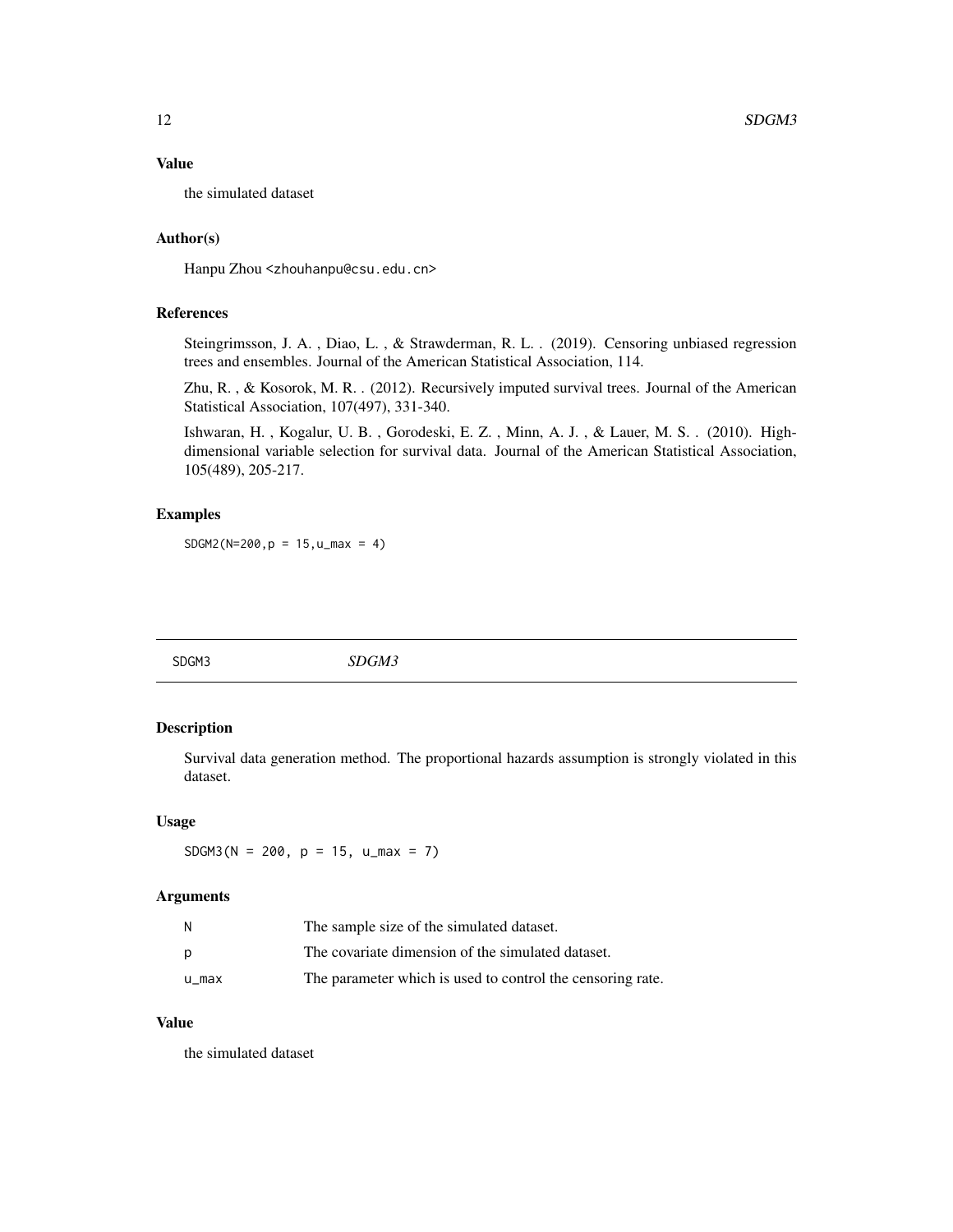#### <span id="page-12-0"></span> $SDGMA$  13

#### Author(s)

Hanpu Zhou <zhouhanpu@csu.edu.cn>

#### References

Steingrimsson, J. A. , Diao, L. , & Strawderman, R. L. . (2019). Censoring unbiased regression trees and ensembles. Journal of the American Statistical Association, 114.

Zhu, R. , & Kosorok, M. R. . (2012). Recursively imputed survival trees. Journal of the American Statistical Association, 107(497), 331-340.

Ishwaran, H. , Kogalur, U. B. , Gorodeski, E. Z. , Minn, A. J. , & Lauer, M. S. . (2010). Highdimensional variable selection for survival data. Journal of the American Statistical Association, 105(489), 205-217.

#### Examples

 $SDGM3(N=200, p = 15, u_max = 7)$ 

SDGM4 *SDGM4*

#### Description

Survival data generation method. An example of the proportional hazards model where in the Cox model is expected to perform best.

#### Usage

SDGM4(N = 200, p = 15, c\_step =  $0.4$ )

#### Arguments

| N      | The sample size of the simulated dataset.                  |
|--------|------------------------------------------------------------|
| D      | The covariate dimension of the simulated dataset.          |
| c_step | The parameter which is used to control the censoring rate. |

#### Value

the simulated dataset

#### Author(s)

Hanpu Zhou <zhouhanpu@csu.edu.cn>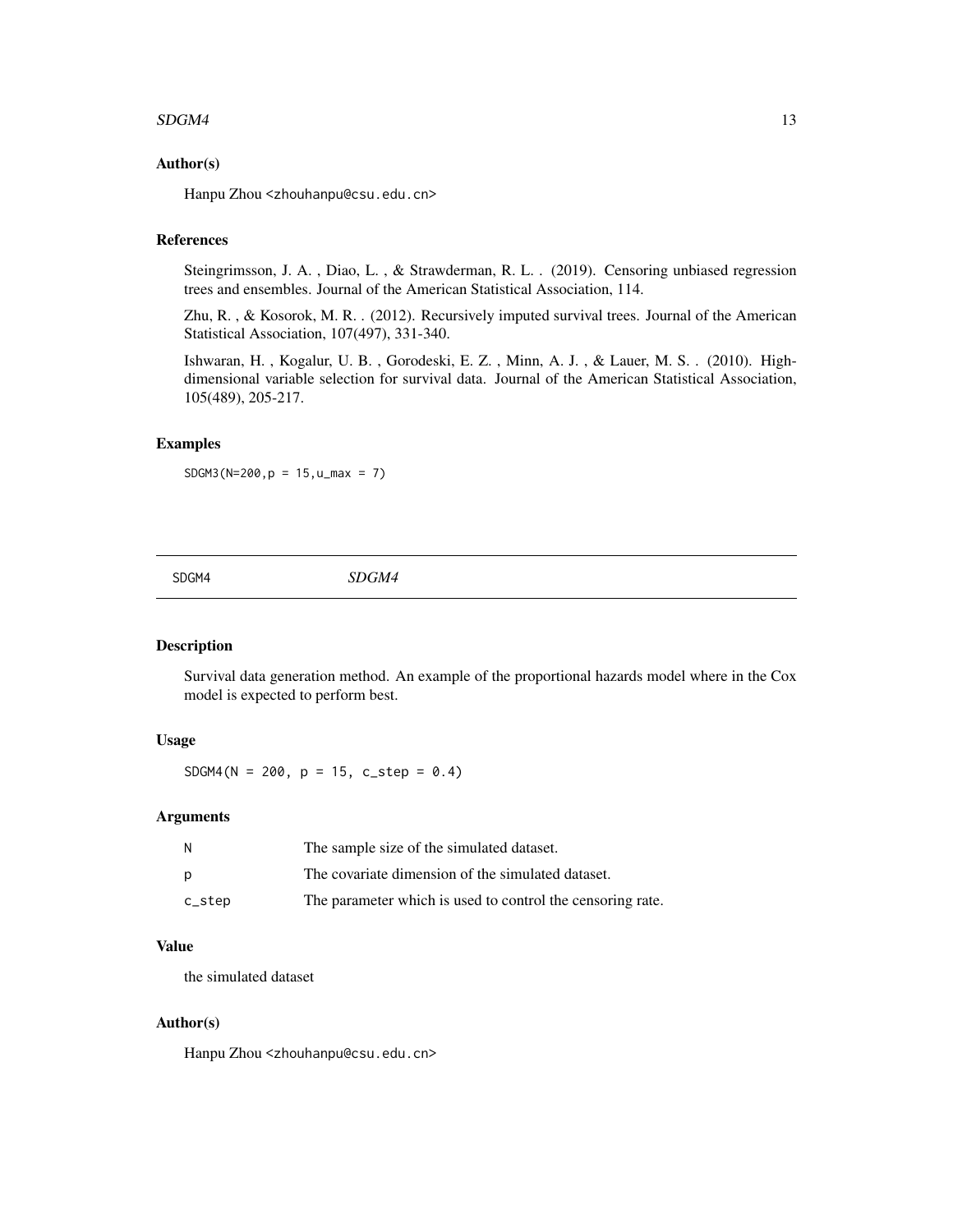#### References

Steingrimsson, J. A. , Diao, L. , & Strawderman, R. L. . (2019). Censoring unbiased regression trees and ensembles. Journal of the American Statistical Association, 114.

Zhu, R. , & Kosorok, M. R. . (2012). Recursively imputed survival trees. Journal of the American Statistical Association, 107(497), 331-340.

Ishwaran, H., Kogalur, U. B., Gorodeski, E.Z., Minn, A.J., & Lauer, M. S. . (2010). Highdimensional variable selection for survival data. Journal of the American Statistical Association, 105(489), 205-217.

#### Examples

SDGM4(N=200, p = 15, c\_step = 0.4)